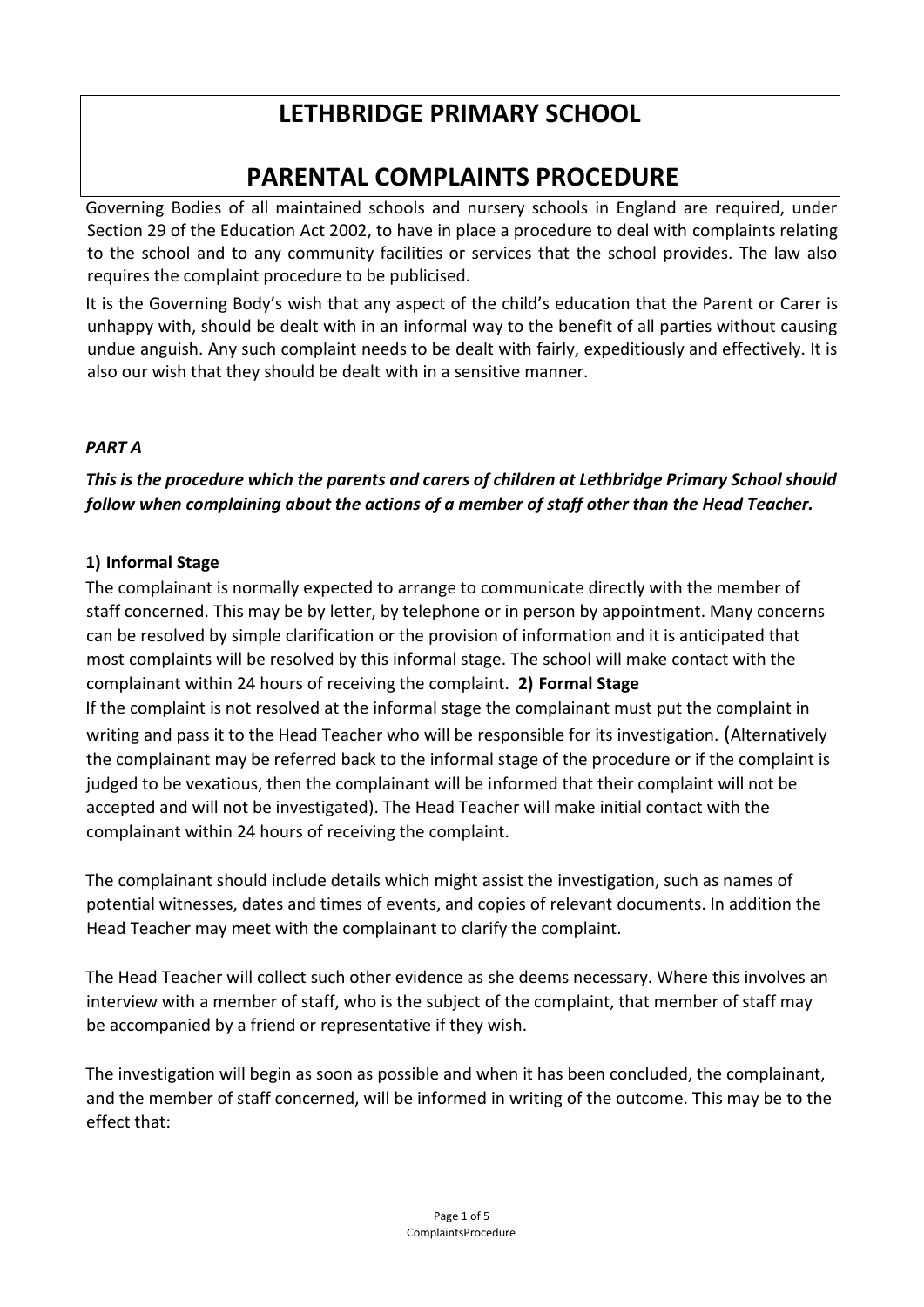- There is insufficient evidence to reach a conclusion, so the complaint cannot be upheld The concern is not substantiated by the evidence
- The concern was substantiated in part or in full. Some details may then be given of action the school may be taking to review procedures but details of the investigation or of any disciplinary procedures will not be released
- The matter has been fully investigated and that appropriate procedures are being followed, which are strictly confidential.

**The complainant will be told that consideration of their complaint by the head teacher is now concluded. The timescales for investigation and resolution will depend on the nature of the complaint, but the Headteacher will aim to investigate and meet with the complainant within 72 hours of the initial contact. This is of course also dependent on the availability of everyone involved.** 

**If the complainant is not satisfied with the manner in which the process has been followed, the complainant may request that the Governing Body review the process followed by the Head Teacher in handling the complaint. Any such request must be made in writing within two weeks of receiving notice of the outcome from the Head Teacher, and include a statement specifying any perceived failures to follow the procedure. The procedure described in Part C will be followed.** 

**If the complainant considers that the decision of the Head Teacher is perverse, or that the Head Teacher has acted unreasonably in considering the complaint, then the complainant may bring a complaint against the Head Teacher under part B of this procedure. This will provide an opportunity for the evidence to support such a complaint to be investigated. The Governing Body should make initial contact with the complainant within 72 hours of receiving the complaint. The Governing Body will investigate the complaint and feedback the outcome to the complainant within 2 weeks of making initial contact.** *PART B* 

## *This is the procedure which parents and carers of children at Lethbridge Primary School should follow when complaining about the actions of the Head Teacher.* **1) Informal stage**

The complainant is usually expected to arrange to speak directly with the Head Teacher. Many concerns can be resolved by simple clarification or the provision of information. If the matter is not resolved and if both parties agree, then a third party may be invited to act as a mediator at a further meeting. A refusal, unreasonably, to attempt an informal resolution may result in the procedure being terminated forthwith.

### **2) Formal Stage**

If the complaint is not resolved at the informal stage the complainant must put the complaint in writing and pass it to the Chair of the Governing Body who will determine which of the agreed procedures to invoke. (Alternatively the complainant may be referred back to the informal stage of the procedure or if the complaint is judged to be vexatious, then the complainant will be informed that their complaint will not be accepted and will not be investigated)

If it is determined that the complaint is *general*, the Chair will arrange for its investigation. Complaints against the Headteacher should always be witnessed and recorded.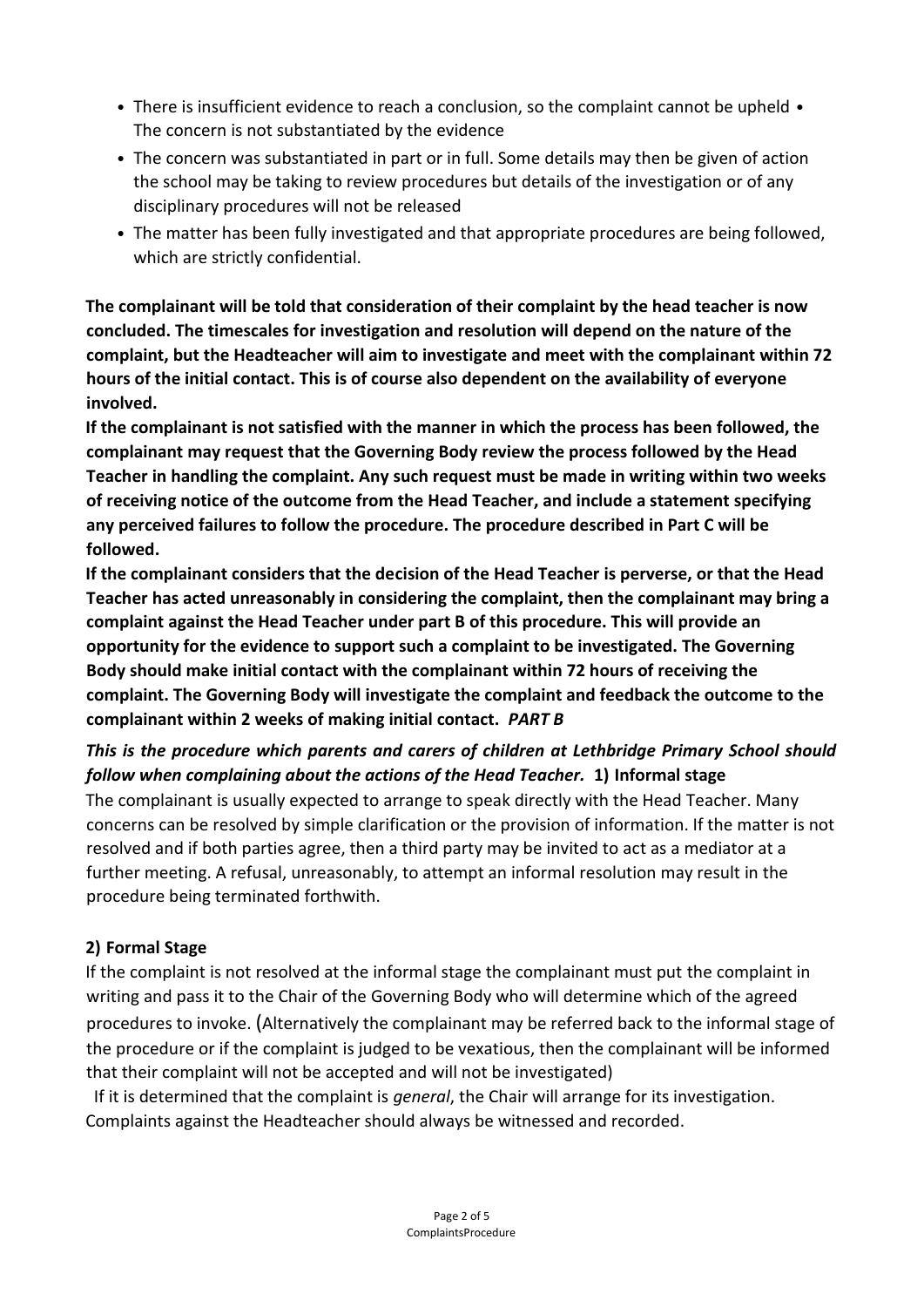The complainant should include details which might assist the investigation, such as names of potential witnesses, dates and times of events, copies of relevant documents and so on. In addition the complainant will be invited to meet with the Chair to present oral evidence or to clarify the complaint.

The Chair will collect such other evidence as is deemed necessary. This may include the interviewing of witnesses and others who may provide relevant information.

The Head Teacher will be provided with a copy of the complaint and any additional evidence presented by the complainant or collected by the Chair. Once there has been an opportunity for the Head Teacher to consider this, she will be invited to meet separately with the Chair, in order to present written and oral evidence in response. The Head Teacher may be accompanied at this meeting by a friend or representative.

When the investigation has been concluded, the complainant and the Head Teacher will be informed in writing of the outcome. The complainant will not be informed of any disciplinary/capability action.

Receipt of any complaint will be acknowledged by the Governing Body within 72 hours. The complaint will be investigated and the outcome given to the complainant within 2 weeks of the initial acknowledgement.

**The complainant will be told that consideration of their complaint by the Chair is now concluded. If the complainant is not satisfied with the manner in which the process has been followed, or considers that the decision of the Chair is perverse, or that the Chair has acted unreasonably in considering the complaint, then the complainant may request that the Governing Body review the handling of the complaint by the Chair . Any such request must be made in writing within 2 weeks of receiving notice of the outcome from the Chair, and include a statement specifying any perceived failures.** 

#### **Part C Review Process**

Any review of the process followed by the Head Teacher or the Chair shall be conducted by a panel of 3 members of the Governing Body.

The review will normally be conducted through a consideration of written submissions, but reasonable requests to make oral representations should be considered sympathetically.

The panel will first receive written evidence from the complainant.

The panel will then invite the Head Teacher or the Chair, as appropriate, to make a response to the complaint, within one week of receiving the complaint.

The panel may also have access to the records kept of the process followed.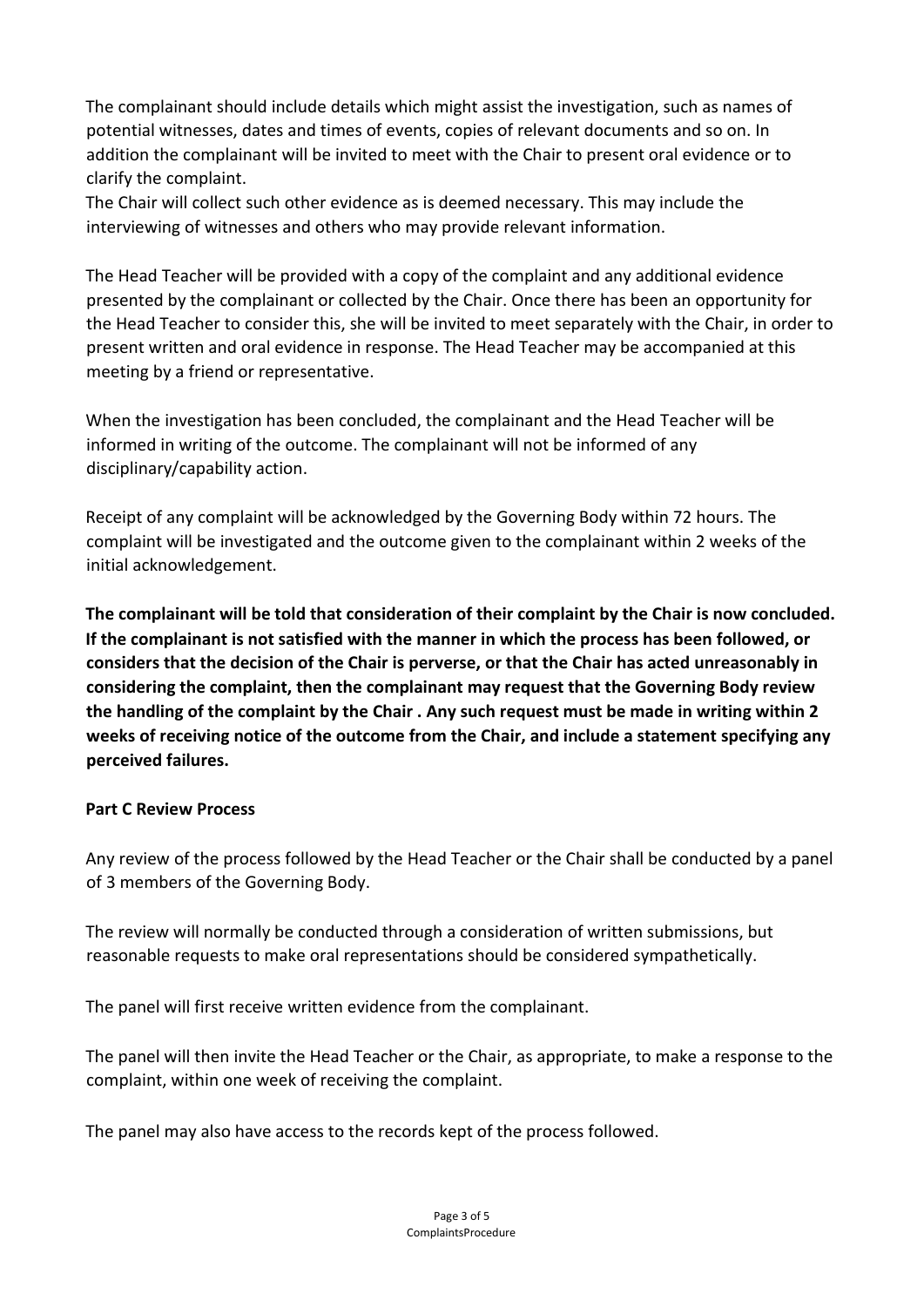The complainant, and the Head Teacher or the Chair, as appropriate, will be informed in writing of the outcome, within 3 weeks of receiving the written complaint. This may be to the effect that:

- o There is insufficient evidence to reach a conclusion, so the complaint cannot be upheld o The concern is not substantiated by the evidence
- o The concern was substantiated in part or in full but that the procedural failure did not affect the outcome significantly so the matter is now closed.
- o The concern was substantiated in part or in full and the Governing Body will take steps to prevent a recurrence or to rectify the situation
- o **Notes**

**The complainant is not entitled to access to any details of the investigation except for any statements that may have been provided by their child. Any information relating to the application of disciplinary procedures is strictly confidential.** 

**If a complainant believes that the Governing Body has acted illegally or arbitrarily in handling the complaint, then the complainant may make representations to the Secretary of State for Education and Skills.** 

The Governing Body shall maintain a record of all formal complaints received and review any similarities.

This procedure excludes complaints which are to be dealt with under other statutory Complaints Procedures (curriculum, sex education, admissions, exclusions, Special Educational Needs, staff grievances).

# **Special Educational Needs**

Where a parent has a complaint about the school's meeting of their child's Special Educational Needs, they should follow the procedures outlined above initially. The parent should however contact the **SENCO** rather than the Headteacher at point two of the procedures.

Where a complaint about the meeting of a child's Special Educational Needs by the school and LEA has not been resolved through the procedures outlined above, they have the right to receive support through the Disagreement Resolution Service. Wessex Mediation provides this service in Swindon. It is available when parents cannot agree with either the school or the LA over what support is appropriate to meet their child's SEN. Swindon Parent Partnership Service (SPPS) is happy to discuss whether the situation is suitable for mediation.

 Refer to the SEN Toolkit for useful guidance[: http://schoolsonline.swindon.gov.uk/sc/sen/Pages/sen.aspx](http://schoolsonline.swindon.gov.uk/sc/sen/Pages/sen.aspx) For further information contact SPPS at Premier House: 01793 466515

Where a parent wishes to make a complaint about a child's Special Educational Needs which relates to the granting or delivery of a Statement of Special Educational Needs or Education and Health Care Plan by the LEA, they should contact SEN & Disability Tribunals (SENDIST). Information regarding this is given to parents at the point of request for Statutory Assessment.

At any time a parent can contact the Swindon SEND Information, Advice and Support Service (SIAS).